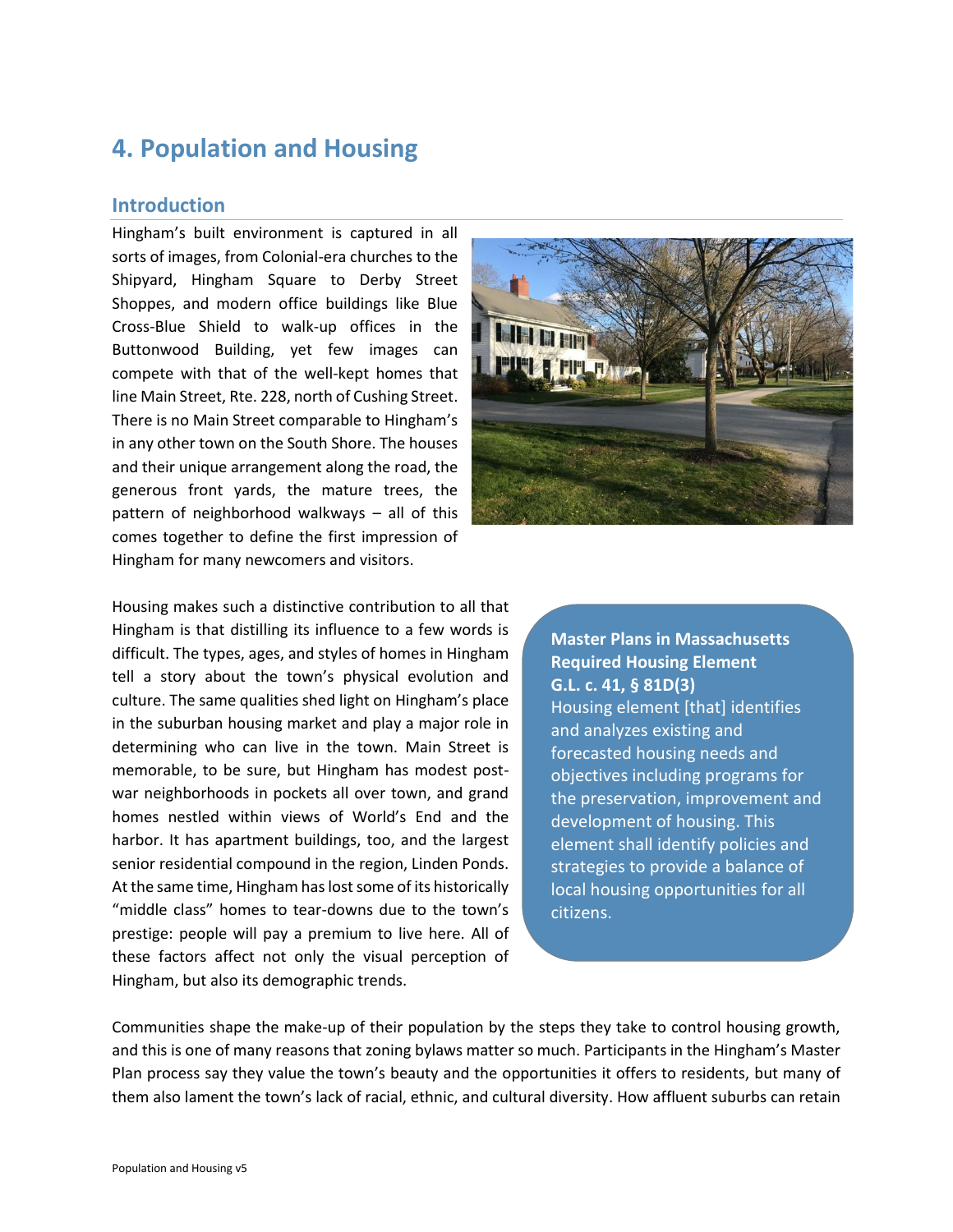all that they love and still work on tough policy issues such as social equity and fair housing is a challenge for many Eastern Massachusetts communities, and Hingham is no exception.

## **Existing Conditions**

#### **WHO LIVES IN HINGHAM?**

It may be hard to imagine Hingham as a smaller town than Rockland, but at the outset of the Great Depression, Rockland had the second largest population of the towns in Hingham's area – second only to Weymouth. After World War II, the combined forces of high household formation and birth rates, regional highway improvements, and white flight prompted rapid growth throughout the upper South Shore. In Hingham, the result was a near-doubling of the population between 1940 and 1960. As the "Baby Boom" era waned in the 1960s, Hingham's population grew slowly for about 25 years, at one point witnessing a slight decline. By 2010, however, the population had climbed to 22,157, representing an 11 percent increase in one decade – a sudden uptick that outpaced all the surrounding towns.<sup>1</sup> Some of that growth can be attributed to the post-2000 opening of Linden Ponds, an 1,100-unit retirement center, for Hingham absorbed a high rate of growth among older adults between 2000 and 2010.



**Population Age.** Towns everywhere are gaining older adults faster than any other age group, and this can be seen in Hingham, too. Undeniably, the presence of Linden Ponds and other facilities such as Allerton House have an impact on the rate of growth and total size of the older adult population in Hingham. Still, even setting side these projects, Hingham is not immune to the nation's aging trends. Hingham and all of its neighbors still have residents today whose families brought them to the suburbs in the 1950s, triggering the rapid construction of new homes, new schools, and new streets. Fig. 4.2 is a snapshot of the age makeup of Hingham's population and that of surrounding towns. It illustrates Hingham's relatively large percentages of older adults and children under 18, the latter being pronounced in Norwell and Cohasset

<sup>1</sup> University of Massachusetts Donohue Institute (UMDI), Massachusetts State Data Center, "Total population for the state, counties, and cites and towns, 1930-2016," (Excel).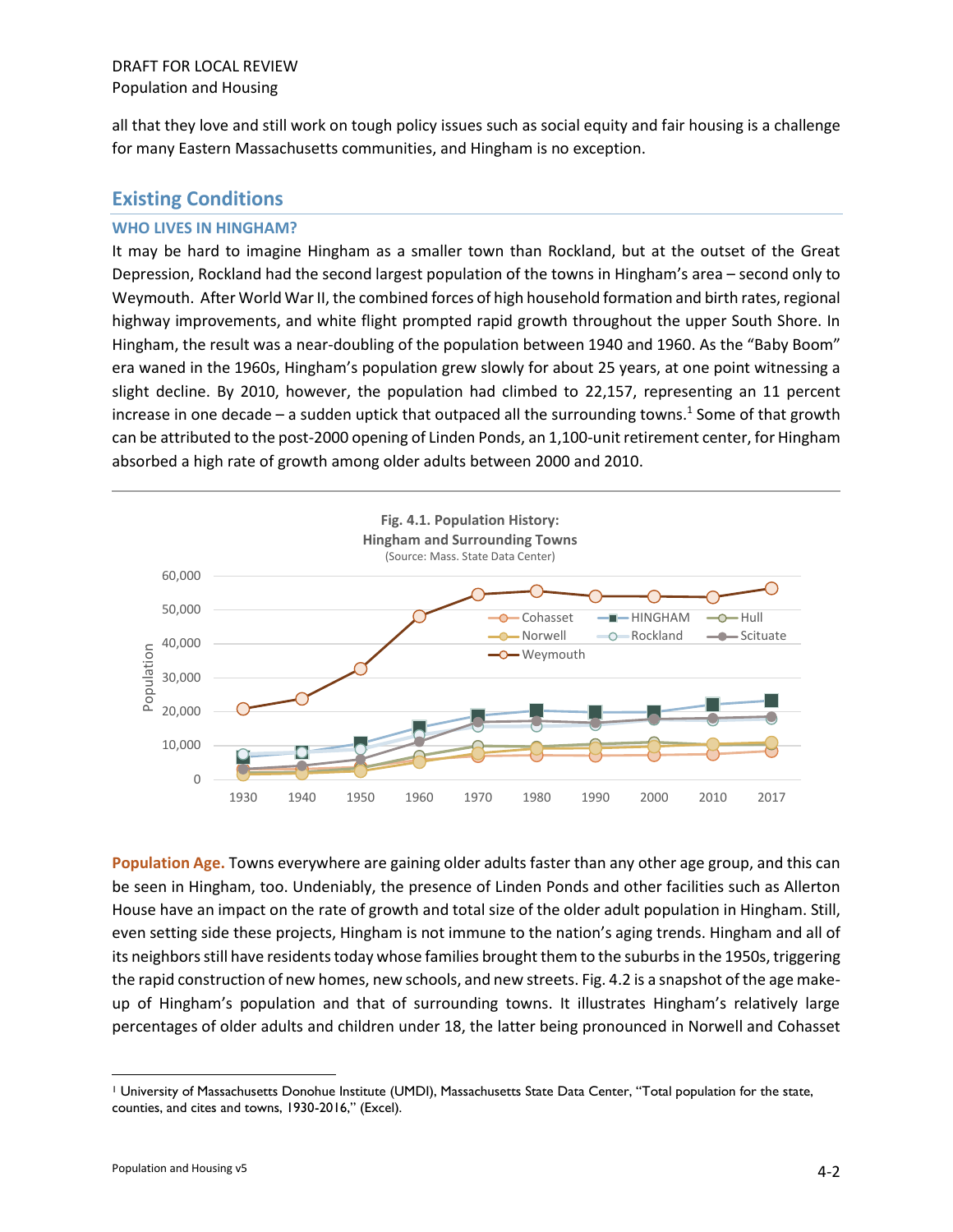as well, for all three towns have great schools. By contrast, the region's youngest households tend to live in communities with more types of housing and more affordability.<sup>2</sup>



**Population Projections.** Fig. 4.3 presents the most recent population forecast for Hingham and the adjacent towns from the University of Massachusetts Donohue Institute (UMDI). The forecast calls for steady population growth in Hingham for the next 15 years, to 25,264 by 2035, and a faster rate of growth than that of any town nearby.<sup>3</sup> In a recent report to the Hingham School Committee, the New England School Development Council (NESDC) cited UMDI's projection as one of the factors considered in near-term school enrollment projections. 4 Fig. 4.3 illustrates Hingham's 2035 population projection in age cohorts. By 2035, 24 percent of Hingham's population will be 75 and over, compared with 12 percent today. By contrast, the proportion of Hingham residents under 18 will drop slightly, to 23 percent, down from 26 percent today.





<sup>&</sup>lt;sup>2</sup> Unless otherwise noted, demographic data and estimates in this section of the Master Plan are from the U.S. Census Bureau, Decennial Census or American Community Survey (ACS), or special tabulations from the ACS prepared for the U.S. Department of Housing and Urban Development (HUD). Use of these federal sources and data published by sister agencies allows for regional comparisons with data that has been systematically gathered and consistently reported. Population counts may vary from those reported by local or other sources.

<sup>&</sup>lt;sup>3</sup> UMDI, "City TownTotals\_UMDI\_2035 Projections," (Excel), 2013.

<sup>4</sup> NESDC, "Hingham, MA Demography and Enrollment Projections," August 9, 2018.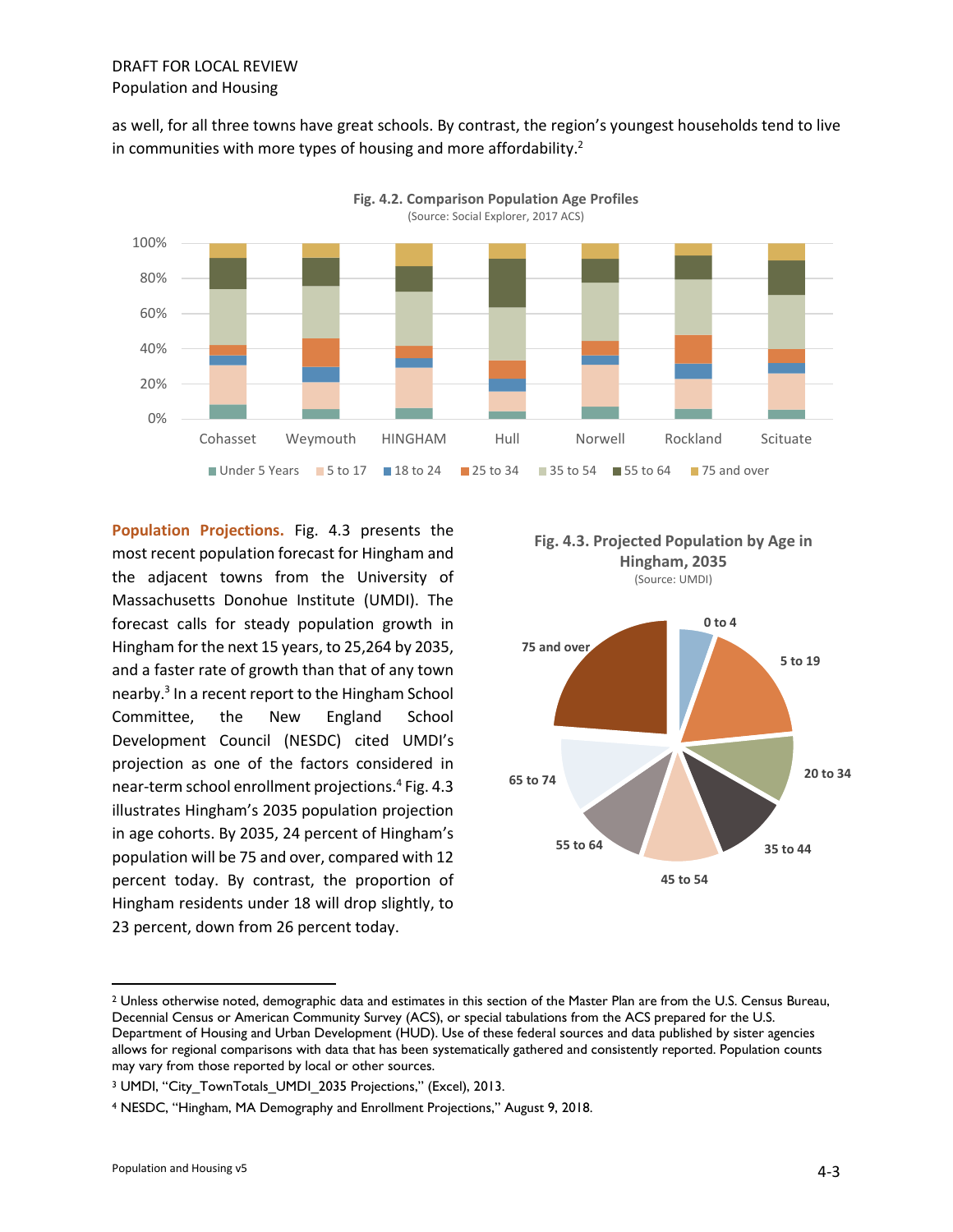#### **Race, Ethnicity, and National**

**Origin.** The South Shore is among the least diverse regions of the Commonwealth in terms of race, ethnicity, and national origin. According to current estimates from the Census Bureau, 96 percent of Hingham's population is White, non-Latino – a statistic similar to that of the adjoining towns except Weymouth. Fig. 4.4 depicts the very small proportion of racial minorities



in Hingham relative to the White population. Asians comprise the largest minority group in Hingham, and they represent a variety of national origins and cultures: China, India, Vietnam, Japan, and Korea. Hingham's White population also includes a mix of backgrounds, though the overwhelming majority of residents responding to ancestry questions from the Census Bureau cite Irish, Italian, and to a lesser extent, German heritage. There is a very small Latino population in Hingham, 75 percent of whom are White. Overall, Hingham's population is similar in make-up to that of most of its neighbors. It is easy to see why the South Shore has one of the highest concentrations of Irish Americans of any area in the nation.<sup>5</sup>

**Immigration.** Less than 6 percent of Hingham's population was born abroad and immigrated to the United States. Most towns around Hingham also have a very small foreign-born population except Weymouth (11.2 percent), but even Weymouth falls noticeably below the state average of 15.6 percent. In Hingham, 70 percent of the foreign-born population has naturalized, and almost half came to the United States over 30 years ago. Consistent with the racial make-up of Hingham's total population, 70 percent of foreignborn residents hail from Europe (mainly Northern and Western Europe) and Canada.<sup>6</sup>

**Disabilities.** Communities just about everywhere have seen increases in the number of residents with some type of **disability** as defined in the Americans with Disabilities Act (ADA): people with a physical or mental impairment that substantially limits one or more major life activity. The increases reflect, at least in part, the aging of the nation's population and improved methods of evaluating and identifying disabilities in school-age children, young adults, veterans and others. While Hingham's disability population has increased, the town still falls well below regional and statewide norms. The differences between Hingham and the state as a whole are especially striking in the prime earning years (35 to 64) and early retiree (65 to 74) age groups.

<sup>5</sup> 2018 ACS Five-Year Estimates (ACS 2018), B04004, B00405, B04006, and SE A03002, retrieved from Social Explorer.

<sup>6</sup> ACS 2018, SE:A06001, Nativity by Citizenship Status; SE:A10058, Year of Entry for the Foreign-Born Population; and SE:A0700, Place of Birth for the Foreign-Born Population, retrieved from Social Explorer.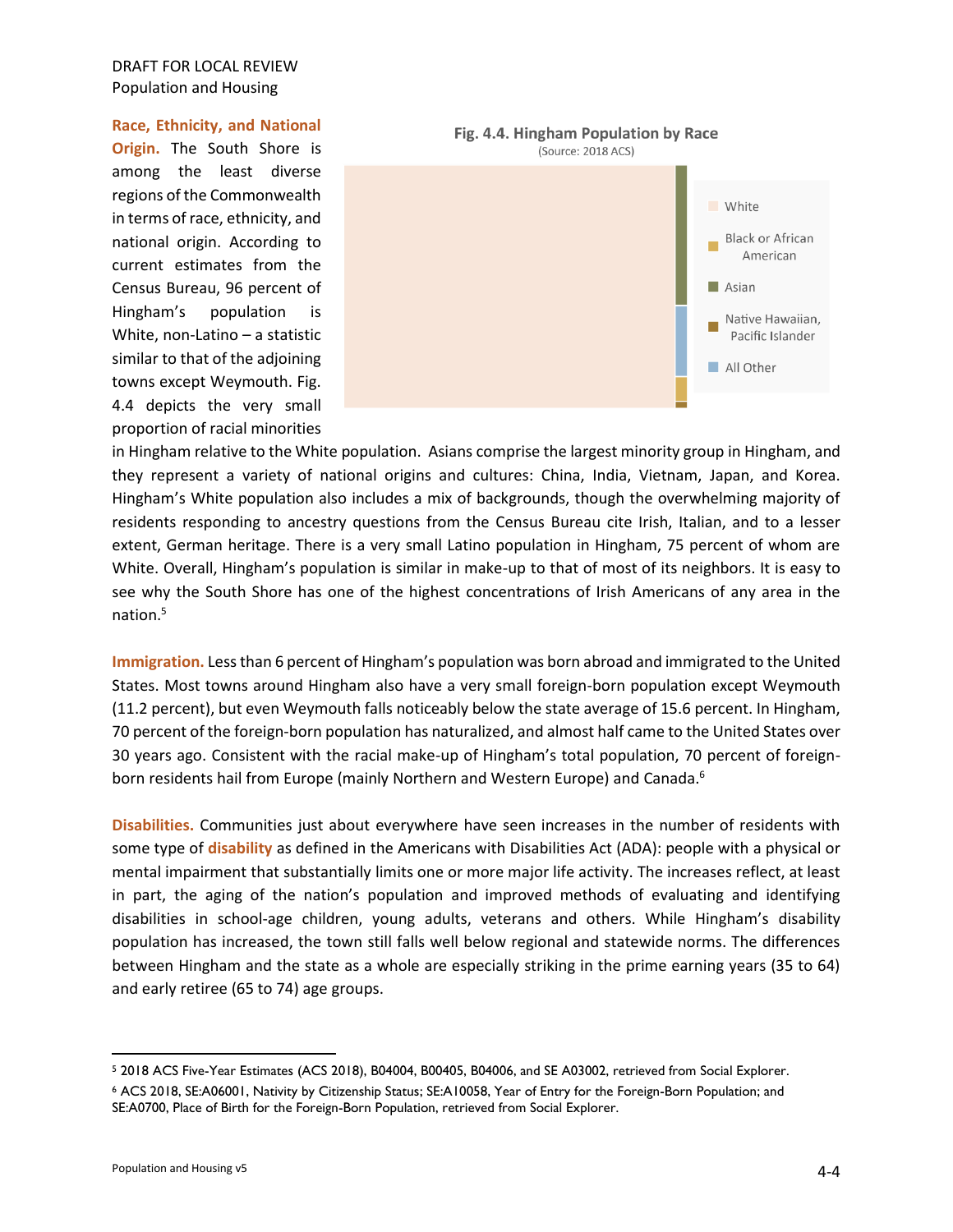|          | <b>Hingham</b> |             |                       | <b>Massachusetts</b> |            |                       |
|----------|----------------|-------------|-----------------------|----------------------|------------|-----------------------|
|          | No Disability  | Disability  | Percent<br>Disability | No Disability        | Disability | Percent<br>Disability |
| Under 5  | 1,371          | $\mathbf 0$ | 0.0%                  | 360,002              | 2,679      | 0.7%                  |
| 5 To 17  | 4,723          | 68          | 1.4%                  | 956,270              | 57,869     | 5.7%                  |
| 18 To 34 | 2,474          | 119         | 4.6%                  | 1,552,314            | 97,971     | 5.9%                  |
| 35 To 64 | 9,036          | 481         | 5.1%                  | 2,395,878            | 291,411    | 10.8%                 |
| 65 To 74 | 1,968          | 248         | 11.2%                 | 475,505              | 128,921    | 21.3%                 |
| 75 Plus  | 1,656          | 905         | 35.3%                 | 230,615              | 206,580    | 47.3%                 |
| Total    | 21,228         | 1,821       | 7.9%                  | 5,970,584            | 785,431    | 11.6%                 |

#### **Table 4.1. Comparison Estimates of Population with Disabilities (2018)**

*Source: ACS 2018, B18101.*

*Note: "disability" as defined by the Americans with Disabilities Act (ADA) is not the same as "disability" in the Individuals with Disabilities Education Act (IDEA) or Massachusetts Special Education Law, Chapter 71B. As a result, the 1.4 percent of children 5-17 with a disability in Table 4.1 cannot be compared with the 14+ percent students with disabilities in the Hingham Public Schools.*

**Educational Attainment.** The educational achievements of a community's adult residents usually go handin-hand with types of jobs they have, the wages they earn, and the expectations they have for the quality of their public schools. Fig. 4.5 shows that of the population 25 years and over in Hingham, 70 percent hold a bachelor's degree or higher and only 14 percent have a high school diploma or less. Hingham far exceeds the state average of adults with college or graduate degrees (42 percent). The town has always surpassed the state for educational attainment, yet the 30-year change is dramatic. In 1990, 48 percent of town residents and 27 percent of the state's residents had college or graduate degrees.



**Fig; 4.5. Changes in Educational Attainment, 1990-2018**

Education has an impact on the choices people can make about where they will live and work and the economic opportunities they can offer their families. Given the education of many Hingham residents, it makes sense that over 60 percent have some type of management, professional/scientific, legal, educational, or health care occupation. Compared with residents throughout the state or in Plymouth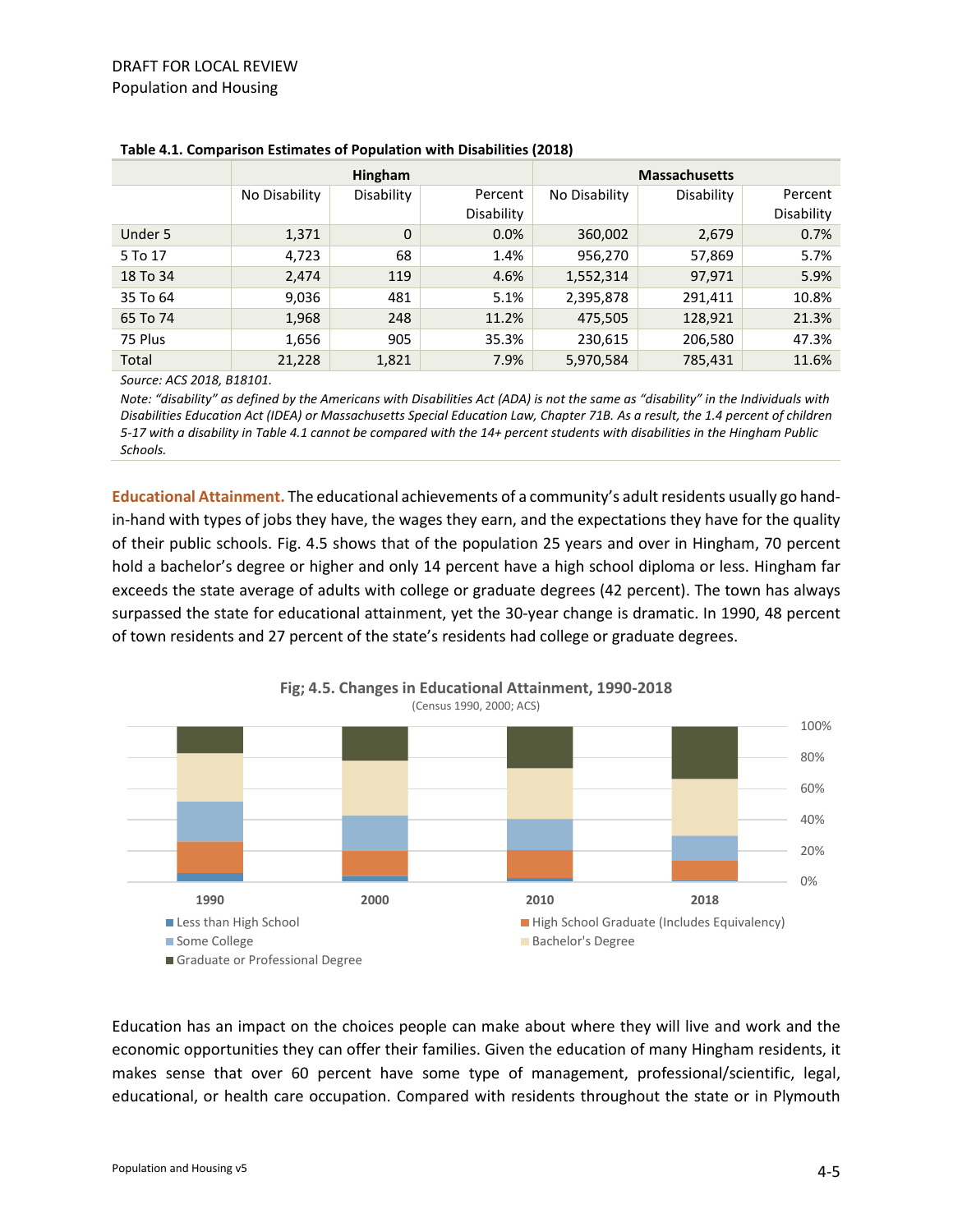County, Hingham residents are far more likely to have jobs in these fields and far less likely to work in sales, service occupations, the trades, or logistics. On average, they also earn twice as much as their counterparts in most of the industry and occupational categories tracked by federal agencies (Table 4.2).

|                                                    | <b>Massachusetts</b> | <b>Plymouth County</b> | <b>HINGHAM</b> |
|----------------------------------------------------|----------------------|------------------------|----------------|
| Total (All Industries)                             | \$61,369             | \$61,949               | \$120,810      |
| Construction                                       | \$57,497             | \$65,742               | \$97,534       |
| Manufacturing                                      | \$65,785             | \$61,317               | \$135,179      |
| <b>Wholesale Trade</b>                             | \$60,768             | \$63,839               | \$64,236       |
| <b>Retail Trade</b>                                | \$45,634             | \$47,192               | \$50,521       |
| Transportation, Warehousing, Utilities             | \$59,018             | \$63,460               | \$100,865      |
| <b>Information</b>                                 | \$78,558             | \$72,696               | \$94,643       |
| Finance & Insurance, Real Estate, Rental & Leasing | \$76,828             | \$79,939               | \$167,845      |
| Professional, Scientific, & Technical Services     | \$92,818             | \$91,555               | \$175,872      |
| <b>Educational Services</b>                        | \$63,858             | \$68,891               | \$81,500       |
| <b>Health Care &amp; Social Assistance</b>         | \$53,312             | \$52,177               | \$97,269       |
| Arts, Entertainment, & Recreation                  | \$47,490             | \$43,965               | \$87,250       |
| <b>Accommodation &amp; Food Services</b>           | \$31,857             | \$37,247               | \$68,281       |
| <b>Other Services</b>                              | \$42,575             | \$42,433               | \$69,500       |
| <b>Public Administration</b>                       | \$73,482             | \$74,815               | \$98,088       |
| Source: ACS 2018, C24010.                          |                      |                        |                |

#### **HOUSEHOLDS**

**Household Types.** People usually ask about population forecasts for their community, but for city and town plans, household formation rates matter even more. This is because households, not population per se, drive the demand for housing. In demography terms, a **household** is one or more people who occupy a dwelling as a single housekeeping unit.

|                         | <b>Cohasset</b>                                    | Weymouth | <b>HINGHAM</b> | Hull  | <b>Norwell</b> | <b>Rockland</b> | <b>Scituate</b> |  |
|-------------------------|----------------------------------------------------|----------|----------------|-------|----------------|-----------------|-----------------|--|
| <b>Total Households</b> | 3,119                                              | 23.284   | 8.743          | 4.860 | 3.674          | 6.897           | 7,146           |  |
| <b>Families</b>         |                                                    |          |                |       |                |                 |                 |  |
| Married couple          | 65.1%                                              | 45.4%    | 63.2%          | 41.6% | 71.8%          | 47.4%           | 60.2%           |  |
| Single parent, male     | 4.3%                                               | 4.2%     | 1.3%           | 4.4%  | 3.2%           | 5.5%            | 1.7%            |  |
| Single parent, female   | 2.7%                                               | 12.3%    | 6.5%           | 8.6%  | 7.9%           | 11.0%           | 10.3%           |  |
| Nonfamily households    |                                                    |          |                |       |                |                 |                 |  |
| Male householder        | 7.8%                                               | 14.4%    | 6.9%           | 16.3% | 9.0%           | 16.1%           | 10.5%           |  |
| Female householder      | 20.0%                                              | 23.6%    | 22.1%          | 29.1% | 8.1%           | 20.0%           | 17.2%           |  |
|                         | Source: ACS 2018 (retrieved from Social Explorer). |          |                |       |                |                 |                 |  |

#### **Table 4.3. Households by Type, Hingham and Surrounding Towns**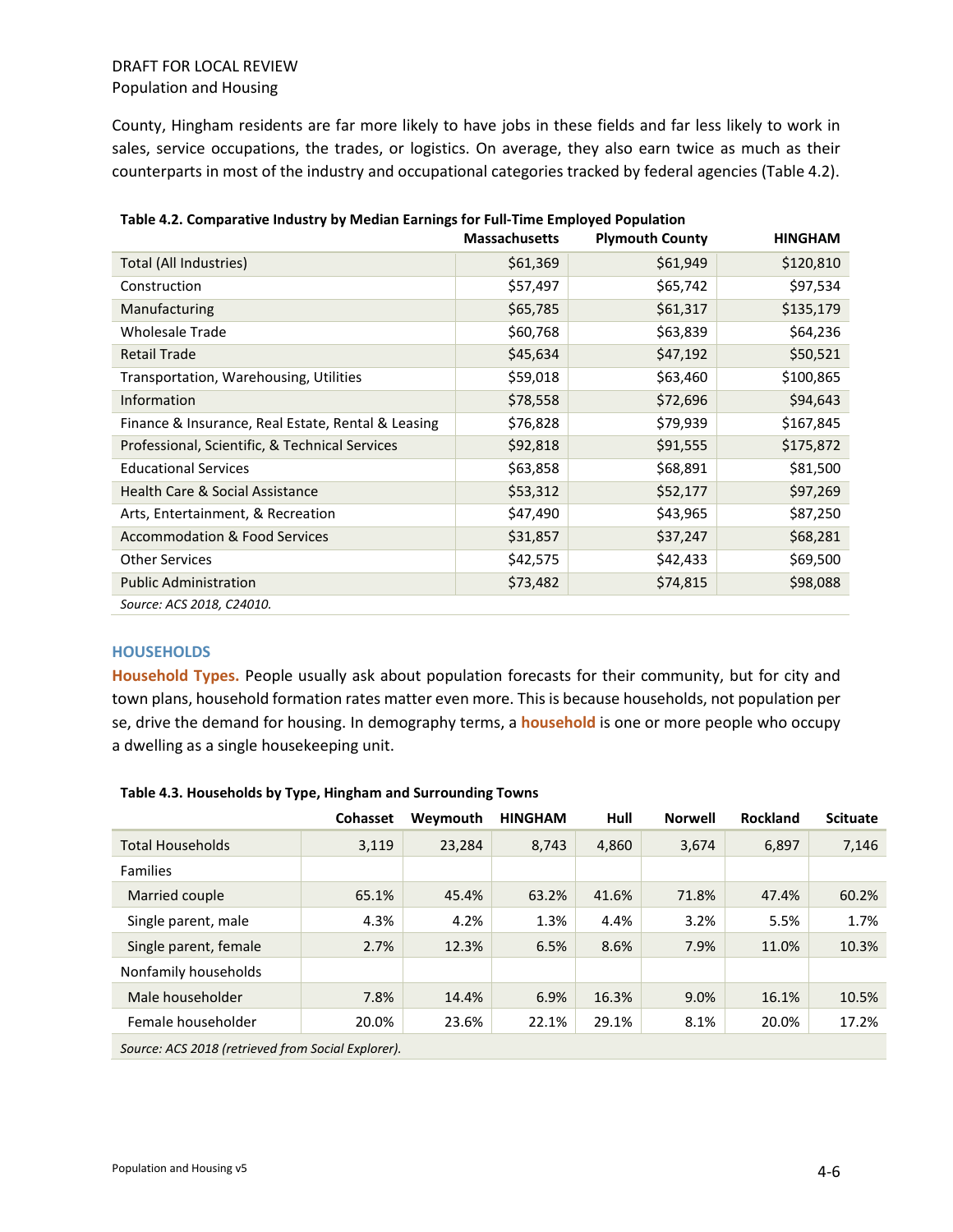The term "household" includes two mutually exclusive categories: **family** and **non-family**. The definitions used by most demographers today, all based on the Census Bureau's data glossary, can seem pretty archaic given changes in family types that have occurred over the past few decades. To the Census Bureau, a family household includes two or more people living together who are related by birth, marriage, or adoption (though a family so defined can include unrelated people, too). A **nonfamily** household is single people living alone or multiple unrelated people sharing a dwelling as a single housekeeping unit. Table 4.3 is a snapshot of households in Hingham and nearby communities.





The make-up of Hingham's households has changed somewhat over time, as shown in Fig. 4.6*.* Much like the state, Hingham has absorbed an increase in nonfamily households in the past 30 years. Unlike the state, however, the increase in nonfamily households in Hingham is quite dramatic: 70 percent between 1990 and 2018 compared with just 30 percent statewide. The difference is largely due to growth in oneperson older adult households living at Linden Ponds and elsewhere in town, but it also reflects the growth of rental housing in Hingham. A second factor that sets Hingham apart is that the number of single-parent families in Hingham has declined 15 percent, but throughout Massachusetts, that number has increased 24 percent. The gradual drop in single-parent households can be seen in Fig. 4.6. Today, married-couple families comprise 63 percent of all households in Hingham (compared with 47 percent statewide). Nonfamily households make up 29 percent of Hingham's households, and the remaining 8 percent are families headed by single men or women.<sup>7</sup> The drop in single parent households probably stems from the growth in housing costs that Hingham has experienced since 1990.

**Household Sizes.** Hingham's appeal to families can be seen in the size of its households. Like Norwell and Cohasset (towns that also attract families), Hingham has many families with three or more people and typically, those households include dependent children. The *average* household size in Hingham, 2.6 people per household, falls just below the Plymouth County average, 2.7, but the average reflects the very

<sup>7</sup> ACS 2018, SE:A10008. Households by Household Type; Census 2010, SE:T58; Census 2000, SE:T20; 1990 Census, SE:T16, retrieved from Social Explorer.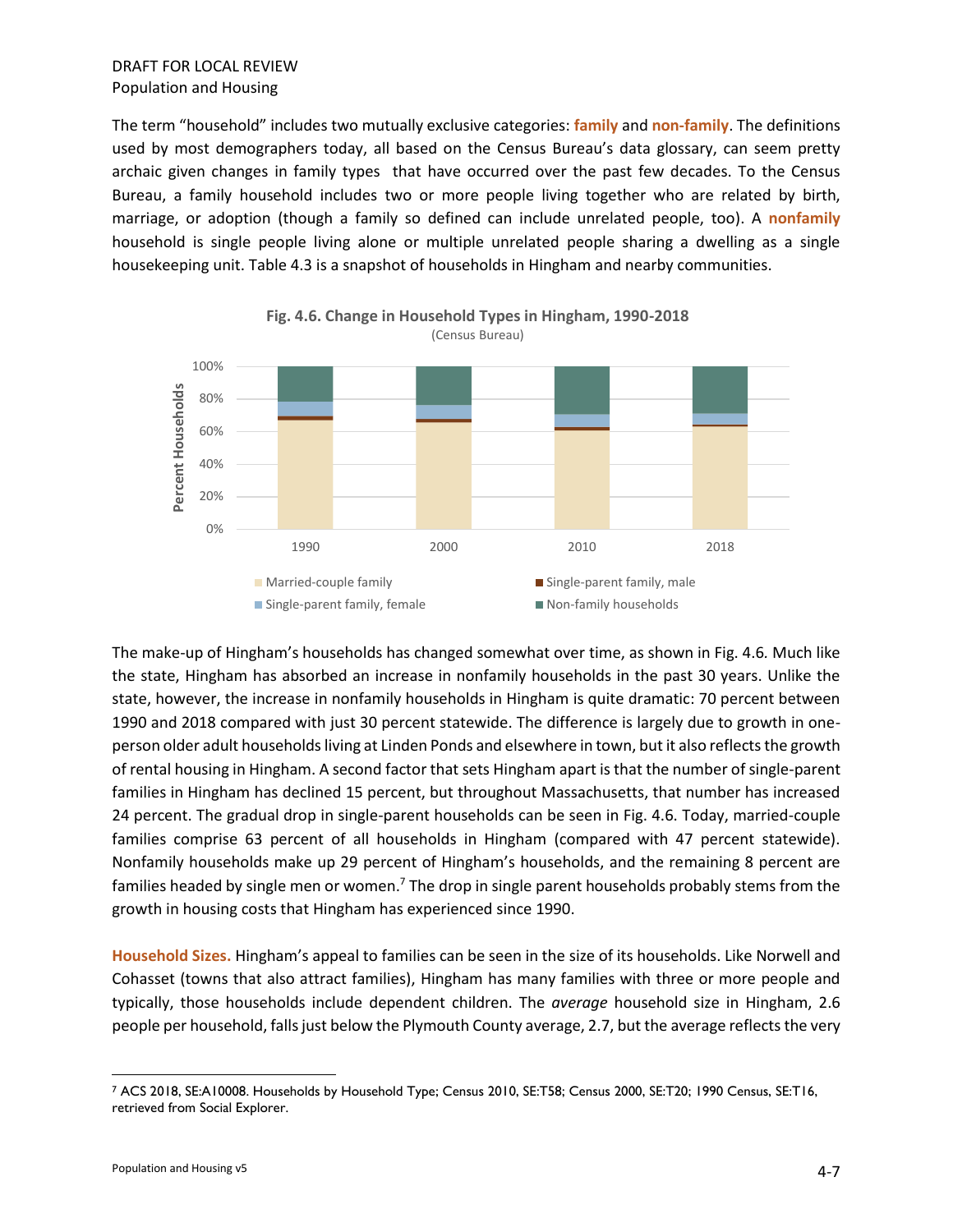large number of one-person households living in the town. Fig. 4.7 illustrates the range of household sizes in Hingham today.

**Households with Children.** Of the town's estimated 8,743 households, 36 percent (3,128) have children under 18. The overwhelming majority of these families (62 percent) have school-age children, and roughly 17 percent have both school-age and pre-school children. The remaining households with dependents have preschool children only. These statistics seem to underscore that Hingham is often the community of choice for homebuyers or renters seeking a town with good schools.





**Age of Householders.** The term **householder** refers to the head of a household or the person who owns or rents a dwelling unit. Householders 35 to 64 years make up 58 percent of all householders in Hingham. They are fairly well represented in some household types, though not in single-parent or one-person households. The least well represented age group, compared with the state as a whole, is young householders: people under 34. This population accounts for about 5 percent of all householders in Hingham, yet 17 percent throughout the state. Moreover, the household type often associated with young householders – single people living alone – is far more likely to consist of older adults in Hingham, as shown in Fig. 4.8. Young householders make up a fraction of other nonfamily types in Hingham (<8 percent) but over 53 percent in Massachusetts.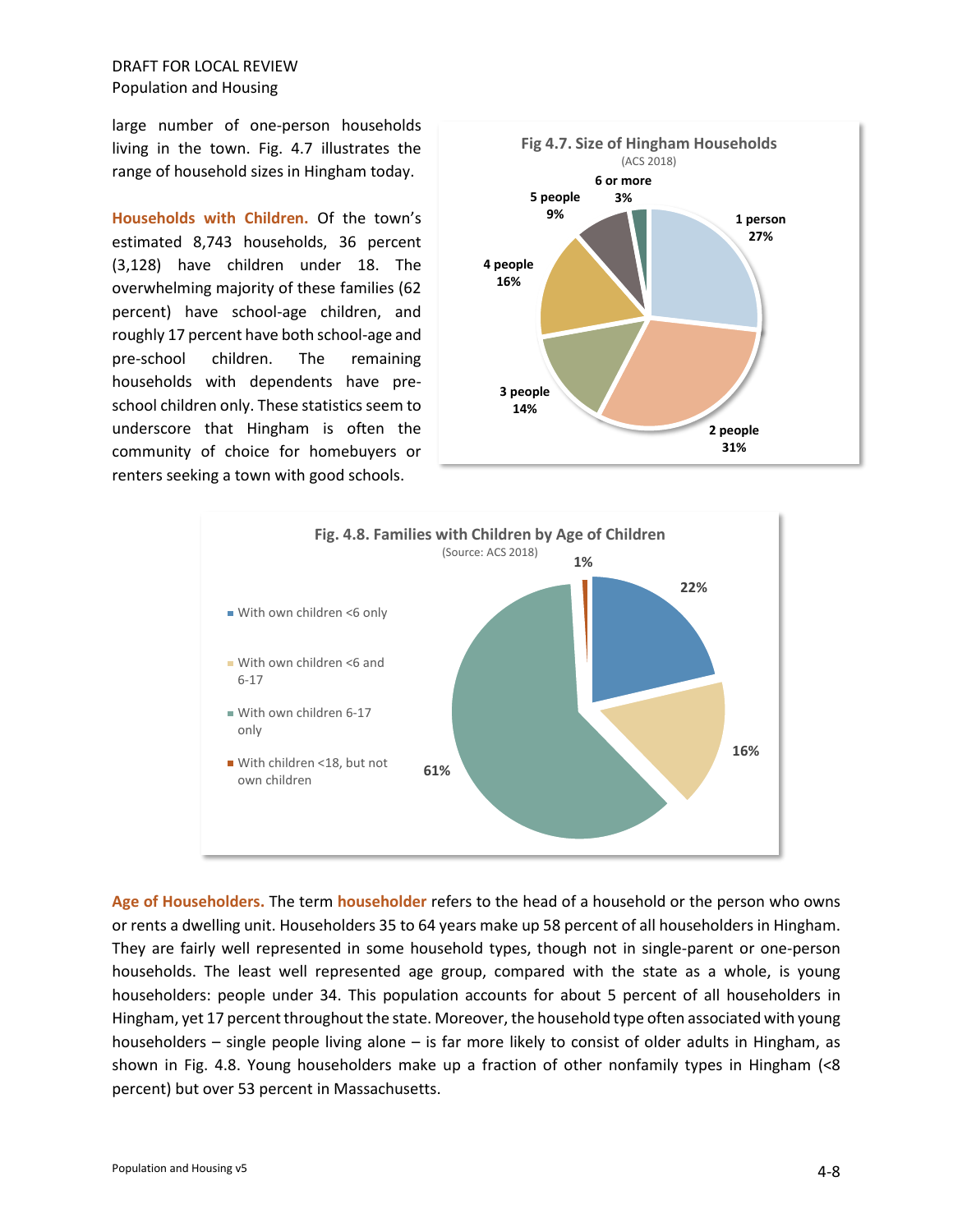

**Fig. 4.9. Hingham Households: Age of Householder** (Source: ACS 2018)

**Household Incomes.** Hingham households are fairly well-off. Its state rank for median household income is 47 out of 352 cities and towns in Massachusetts, but its median family income rank is somewhat higher, at 30. The difference in rank may be due to the presence of many older adult households with fixed incomes at Linden Ponds, and Hingham's relatively recent increase in rental housing stock may play a role, too. Fig. 4.9 compares the distribution of households by income range in Hingham, Plymouth County, and the state as a whole. It shows that Hingham has a significantly larger percentage of households with annual incomes of \$200,000 or more. Most of the households in this income cohort are married-couple families.

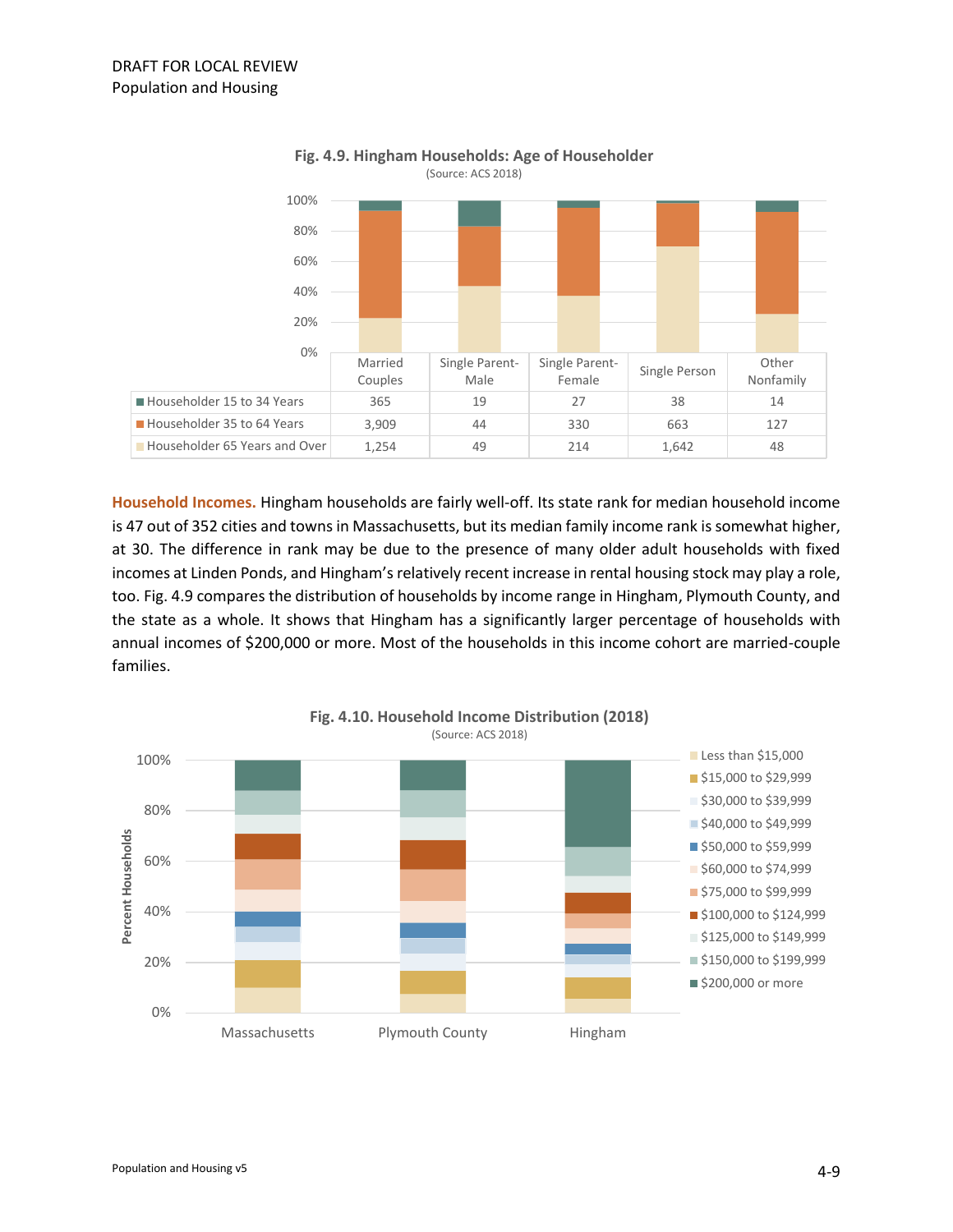Like Norwell and Cohasset, Hingham has enjoyed high ranks for household, family, and per capita income for many years. Table 4.4 tracks changes in median household income in Hingham and the surrounding communities between 1990 and 2018. Incomes have increased considerably in Hingham and Norwell in the past 30 years, and to some degree, Scituate as well. While the percentage of households with lower incomes has gradually increased in Hingham since 1990, the incomes of households in the higher-income cohorts are generally much higher, i.e., with fewer households "in the middle."<sup>8</sup>

|                | 2018      | 2010      | 2000      | 1990      |
|----------------|-----------|-----------|-----------|-----------|
| Cohasset       | \$132,204 | \$131,824 | \$127,232 | \$123,397 |
| Weymouth       | \$79,034  | \$76,002  | \$78,110  | \$81,540  |
| <b>HINGHAM</b> | \$133,596 | \$114,137 | \$125,511 | \$118,183 |
| Hull           | \$85,573  | \$83,293  | \$79,186  | \$73,887  |
| Norwell        | \$151,306 | \$125,741 | \$132,132 | \$118,552 |
| Rockland       | \$79,807  | \$74,459  | \$76,520  | \$78,038  |
| Scituate       | \$116,750 | \$100,094 | \$107,142 | \$102,046 |

*Source: 1990 Census of Population and Housing, STF3; Census 2000, STF 3; ACS 2010, 2018; and Barrett Planning Group LLC.* 

#### **HOUSING INVENTORY & TRENDS**

The most recent estimates reported by the Census Bureau (2018) place Hingham's housing supply at 9,237 units, or about 284 more than the number existing when Census 2010 took place in April 2010. The Census Bureau's estimates fall short of the Town's estimates. However, federal census estimates rarely match up well local permit records, in part because the former focuses on habitable buildings and the latter, records that exist many months before a dwelling is actually available for occupancy. Regardless, there have been more changes to Hingham's housing inventory than may be apparent from growth statistics. The make-up of Hingham's housing stock is changing due to the combined forces of new multifamily development, major alterations and renovations, and teardowns of older, small singlefamily dwellings to make way for new, large residences. Hingham has more renters today than ever before: almost 19 percent of all households. Though different in terms of land use, these forces both speak to economic pressures on Hingham's land market as housing demand grows while the town's readily developable land disappears.

**Age of Housing.** Hingham has a significant, very beautiful collection of historic homes that help to define what makes the town so special. Approximately 23 percent of all housing units in Hingham were built before 1940, the first year the Census Bureau began to collect detailed information about the nation's housing stock. This needs to be placed in perspective, though, because the number of units built in Hingham over the last 20 years is almost as large as the inventory of extant homes built between the 1600s and 1939.

<sup>8</sup> Source of low-income household estimates: Comprehensive Housing Affordability Strategy (CHAS) Data, 1990, 2000, 2016.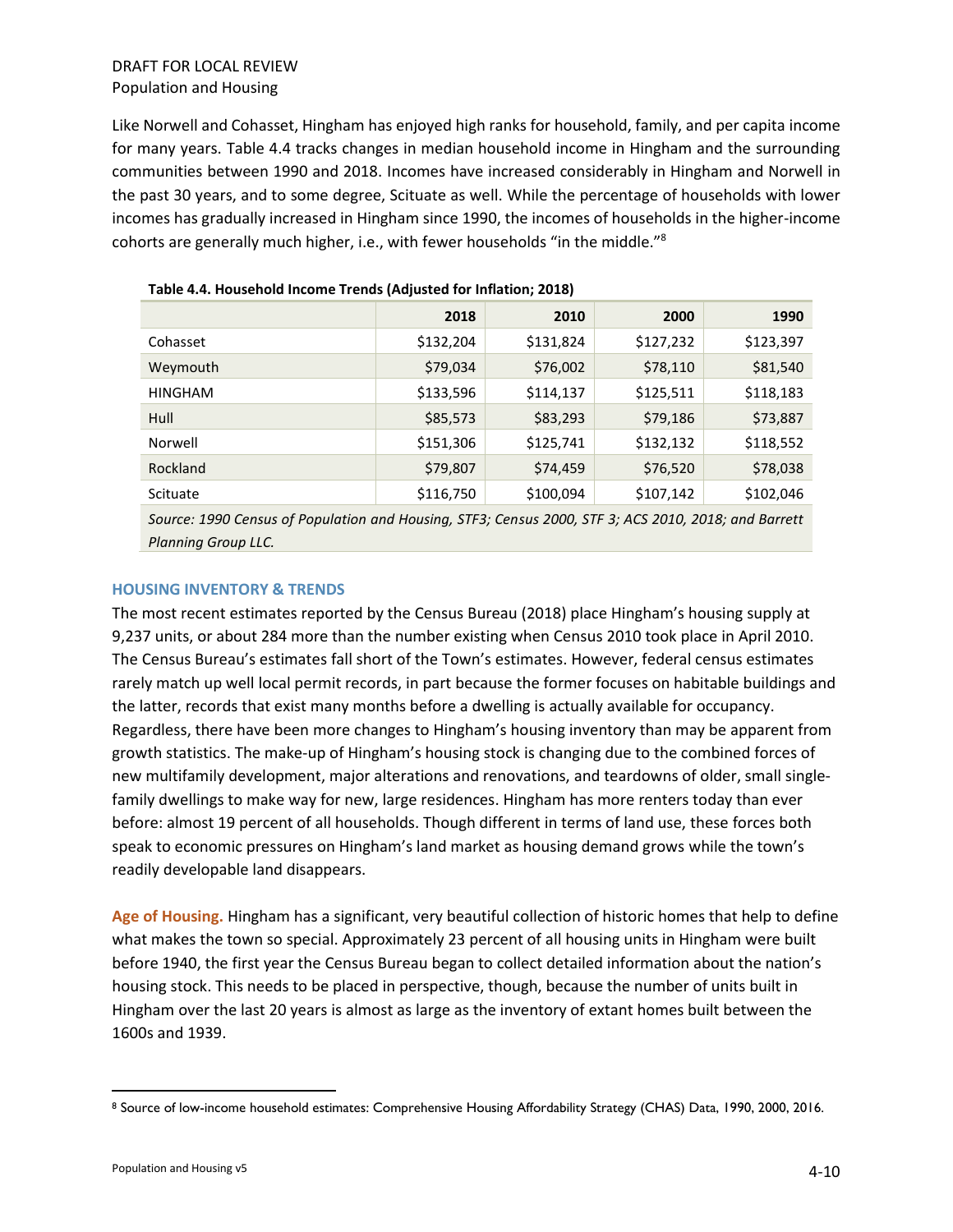After World War II, subdivision activity spread throughout the Boston Metro area in response to three conditions: the new regional highway system, unprecedented growth in household formation rates associated with the "Baby Boom," and federal housing policies that favored new homes outside the nation's cities. When access between Boston and Cape Cod was enhanced by the completion of Route 3 in the early 1960s, growth rates accelerated on the South Shore. Another wave of growth occurred in the 1970s as white families left Boston in the early years of busing for school desegregation.



Hingham's prestige, natural beauty, declining supply of developable land, and large-lot zoning contribute to the high value of its housing, but its housing values also correlate with the age and size of the dwelling units. Table 4.5 reports land and building values for single-family homes, grouped in the same housing age ranges illustrated in Map 4.1. On average, Hingham's oldest and newest homes have the highest values. Together with house size, the building-to-land value ratios in Table 4.5 shed light on the risk of future demolition. Especially indicative are those categories in which the value of the land significantly exceeds the value of the building itself, e.g., homes built during the inter-war years.

| Years             | Period                 | Number of    | <b>Average Floor</b> | Average         | <b>Average Rooms</b> |
|-------------------|------------------------|--------------|----------------------|-----------------|----------------------|
|                   |                        | <b>Homes</b> | Area                 | <b>Bedrooms</b> |                      |
| To 1775           | <b>Colonial Period</b> | 128          | 5,254                | 4               | 10                   |
| 1776 to 1830      | <b>Federal Period</b>  | 172          | 4,971                | 4               | 9                    |
| 1831 to 1870      | Early Industrial       | 281          | 4,451                | 4               | 9                    |
| 1871 to 1920      | Later Industrial       | 698          | 4,161                | 4               | 8                    |
| 1921 to 1945      | Between the Wars       | 996          | 3,439                | 3               | 7                    |
| 1946 to 1970      | Postwar Baby Boom      | 2,131        | 3,813                | 3               | 7                    |
| 1971 to 1990      | Late Cold War          | 1,050        | 4,812                | 4               | 8                    |
| 1991 to 2010      | Millennial             | 555          | 6,930                | 4               | 9                    |
| <b>Since 2010</b> | Post-Millennial        | 149          | 6,567                | 4               | 9                    |
|                   |                        |              |                      |                 |                      |

|  | Table 4.5. Single-Family Housing Characteristics by Age of Dwelling |
|--|---------------------------------------------------------------------|
|--|---------------------------------------------------------------------|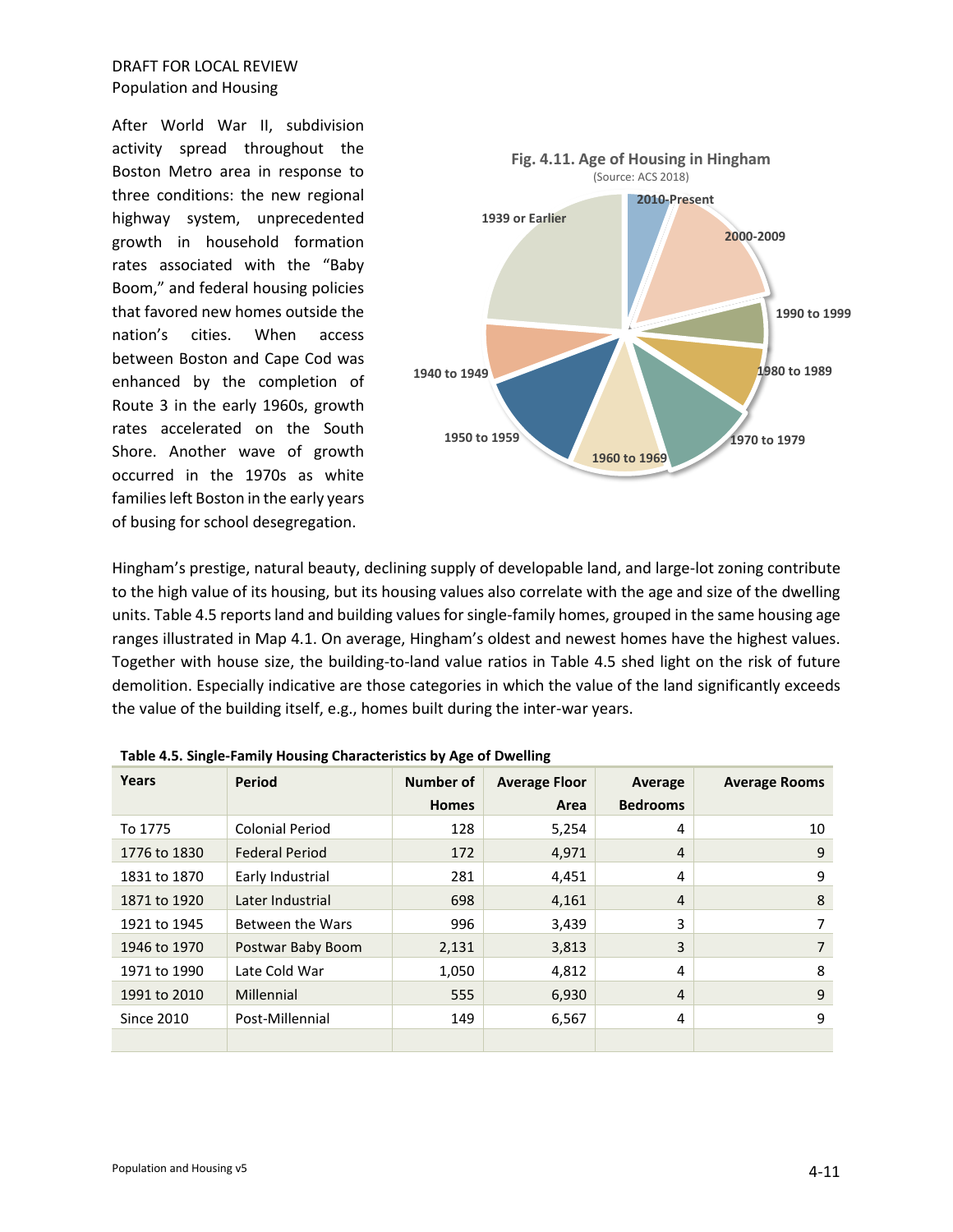| Ratio<br><b>Colonial Period</b><br>1.97<br>To 1775<br>1.33<br>0.091<br>1.91<br><b>Federal Period</b><br>1.08<br>0.106<br>1776 to 1830<br>Early Industrial<br>1.95<br>0.75<br>0.136<br>1831 to 1870<br>Later Industrial<br>1.92<br>0.67<br>0.143<br>1871 to 1920<br>Between the Wars<br>1.70<br>0.44<br>1921 to 1945<br>0.179<br>1.58<br>0.61<br>1946 to 1970<br>Postwar Baby Boom<br>0.144 | Years | Period | Average<br>Height | Average Lot<br>Area (Acres) | Average<br><b>Floor Area</b> | Average Ratio,<br><b>Building to Land</b> |
|--------------------------------------------------------------------------------------------------------------------------------------------------------------------------------------------------------------------------------------------------------------------------------------------------------------------------------------------------------------------------------------------|-------|--------|-------------------|-----------------------------|------------------------------|-------------------------------------------|
|                                                                                                                                                                                                                                                                                                                                                                                            |       |        |                   |                             |                              | Value                                     |
|                                                                                                                                                                                                                                                                                                                                                                                            |       |        |                   |                             |                              | 1.04                                      |
|                                                                                                                                                                                                                                                                                                                                                                                            |       |        |                   |                             |                              | 1.01                                      |
|                                                                                                                                                                                                                                                                                                                                                                                            |       |        |                   |                             |                              | 0.92                                      |
|                                                                                                                                                                                                                                                                                                                                                                                            |       |        |                   |                             |                              | 0.73                                      |
|                                                                                                                                                                                                                                                                                                                                                                                            |       |        |                   |                             |                              | 0.58                                      |
|                                                                                                                                                                                                                                                                                                                                                                                            |       |        |                   |                             |                              | 0.64                                      |
| Late Cold War<br>1.86<br>1.13<br>0.098<br>1971 to 1990                                                                                                                                                                                                                                                                                                                                     |       |        |                   |                             |                              | 0.84                                      |
| Millennial<br>2.06<br>1.15<br>0.138<br>1991 to 2010                                                                                                                                                                                                                                                                                                                                        |       |        |                   |                             |                              | 1.30                                      |
| Post-Millennial<br>2.05<br>0.85<br><b>Since 2010</b><br>0.177                                                                                                                                                                                                                                                                                                                              |       |        |                   |                             |                              | 1.48                                      |

**Other Housing Types.** According to town assessing records, Hingham has 1,057 residential condominium units and a limited assortment of two-family (167) and small, older multi-unit buildings (15), usually tucked into some of Hingham's oldest neighborhoods. Map 4.2 illustrates the housing mix found in various parts of Hingham. Fourteen of the existing two-family dwellings were recently created (since 2010) under a provision of Hingham's zoning that provides for single-family conversions by special permit. In addition, at least ten Hingham homeowners have created an accessory dwelling unit in their single-family residence in the past few years.

The housing type most people mention as an indicator of change is the town's mixed-income multifamily apartments, notably Avalon Residences at the Shipyard (281 units) and the under-construction, 200-unit Broadstone Bare Cove developed by Alliance Residential. The Hingham Housing Authority (HHA) also owns 106 low-income rental units, most of which are age-restricted and all in much smaller buildings than the Avalon or Broadstone developments. Hingham also has a large continuing care development, Linden Ponds, with 1,100 units for householders 65 and over, including 272 units considered affordable by the state.

**Housing Size.** Table 4.5 illustrates that Hingham's single-family homes have increased in size, especially since the 1950s when housing growth accelerated all over Eastern Massachusetts. Since Table 4.5 focuses on detached single-family dwellings, it provides a housing profile that is almost exclusively owneroccupied. The town's housing is actually more varied when the units are grouped by tenure, i.e., ownervs. renter-occupied, as illustrated in Fig. 12. Of the estimated 1,627 renter-occupied units in Hingham today, 13 percent provide three or more bedrooms compared with 82 percent of the town's homeownership units.<sup>9</sup>

<sup>9</sup> Social Explorer A10050. Occupied Housing Units by Number of Bedrooms, citing ACS 2018.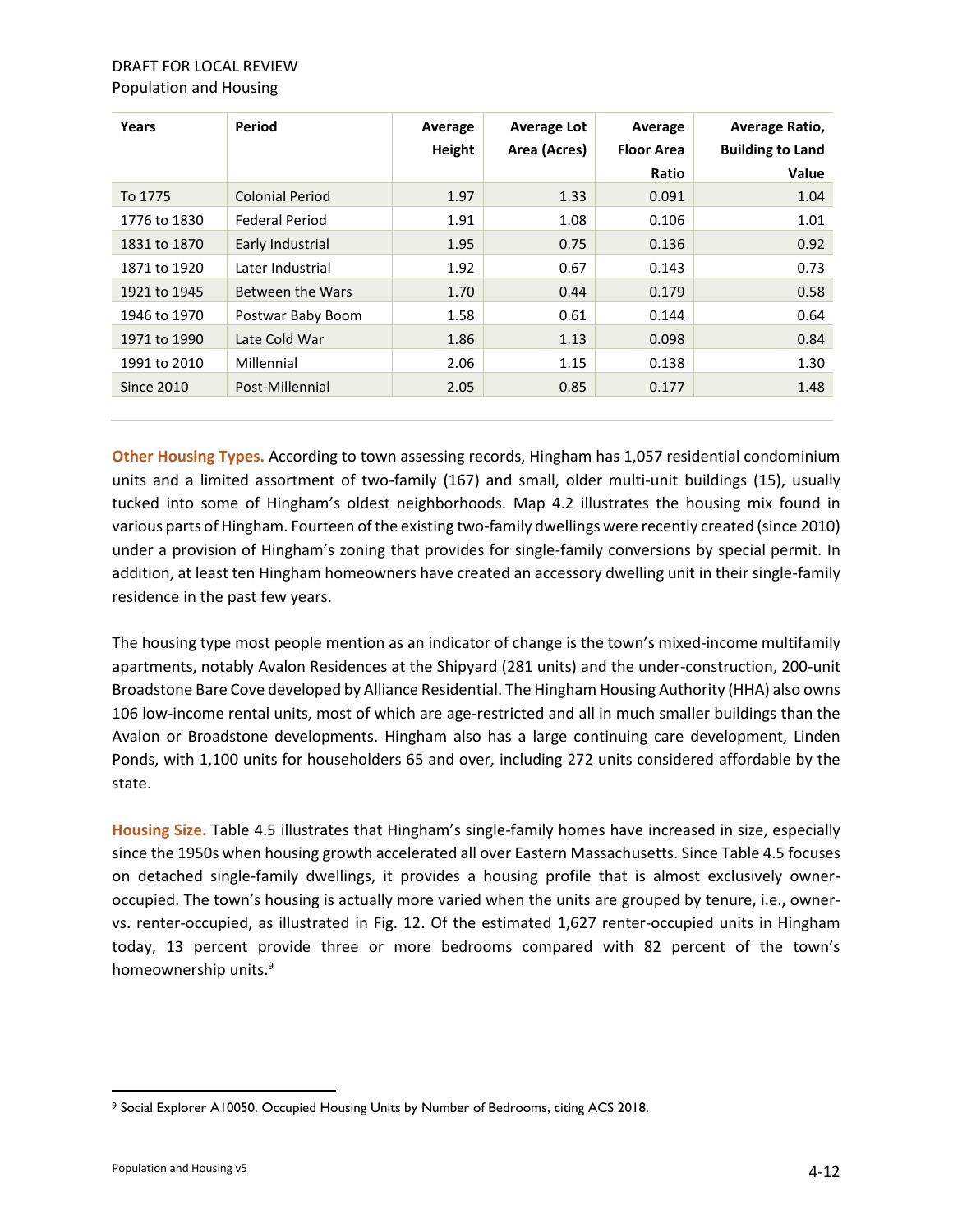

**Housing Values.** Hingham's housing inventory includes a large number of very valuable residences. The Census Bureau estimates that 23 percent of all owner-occupied dwellings in Hingham are worth at least \$1 million, making Hingham second only to Cohasset at 34 percent. Hingham has the largest inventory of multi-million-dollar homes on the South Shore (1,630 units). Almost half of the owner-occupied housing stock in Hingham is valued at \$750,000 or more. The high value of housing in Hingham is inextricably tied to the town's prestige and, while beneficial to the town's homeowners, it presents a challenge to middleand lower-income households that would likely choose Hingham if they could afford it.

|                                                                                                            | <b>Cohasset</b> | Weymouth | <b>HINGHAM</b> | Hull  | <b>Norwell</b> | <b>Rockland</b> | <b>Scituate</b> |
|------------------------------------------------------------------------------------------------------------|-----------------|----------|----------------|-------|----------------|-----------------|-----------------|
| <b>Owner Housing (Total)</b>                                                                               | 2,346           | 15,508   | 7,116          | 3,400 | 3,420          | 5,137           | 6,116           |
| Less than \$49,999                                                                                         | 1.1%            | 2.0%     | 0.9%           | 2.7%  | 1.2%           | 1.3%            | 0.7%            |
| \$50,000 to \$99,999                                                                                       | 0.3%            | 0.9%     | 0.3%           | 0.3%  | 0.8%           | 3.0%            | 0.8%            |
| \$100,000 to \$149,999                                                                                     | 0.0%            | 2.9%     | 0.2%           | 1.2%  | 0.3%           | 2.7%            | 0.0%            |
| \$150,000 to \$299,999                                                                                     | 1.6%            | 23.3%    | 5.6%           | 19.9% | 0.3%           | 43.7%           | 4.8%            |
| \$300,000 to \$499,999                                                                                     | 17.7%           | 59.0%    | 14.5%          | 44.7% | 28.1%          | 43.6%           | 32.8%           |
| \$500,000 to \$749,999                                                                                     | 16.1%           | 10.9%    | 29.3%          | 20.6% | 41.8%          | 5.0%            | 38.7%           |
| \$750,000 to \$999,999                                                                                     | 29.4%           | 0.6%     | 26.2%          | 6.0%  | 18.9%          | 0.7%            | 15.6%           |
| \$1,000,000 or More                                                                                        | 33.8%           | 0.5%     | 22.9%          | 4.6%  | 8.6%           | 0.0%            | 6.6%            |
| Source: ACS 2018, SE:A10035. House Value for All Owner-Occupied Housing Units, and Barrett Planning Group. |                 |          |                |       |                |                 |                 |

**Table 4.6. Comparison Housing Values, Owner-Occupied Housing, Hingham and Surrounding Towns**

**Property Taxes.** Hingham homeowners pay fairly high property taxes. The Hingham's state rank for average single-family tax bill has hovered between 30 and 35 (of 351 cities and towns) for at least 20 years.<sup>10</sup> Though Hingham property taxes are very high in absolute numbers, the residential tax burden in

<sup>10</sup> Department of Revenue, Municipal Data Bank.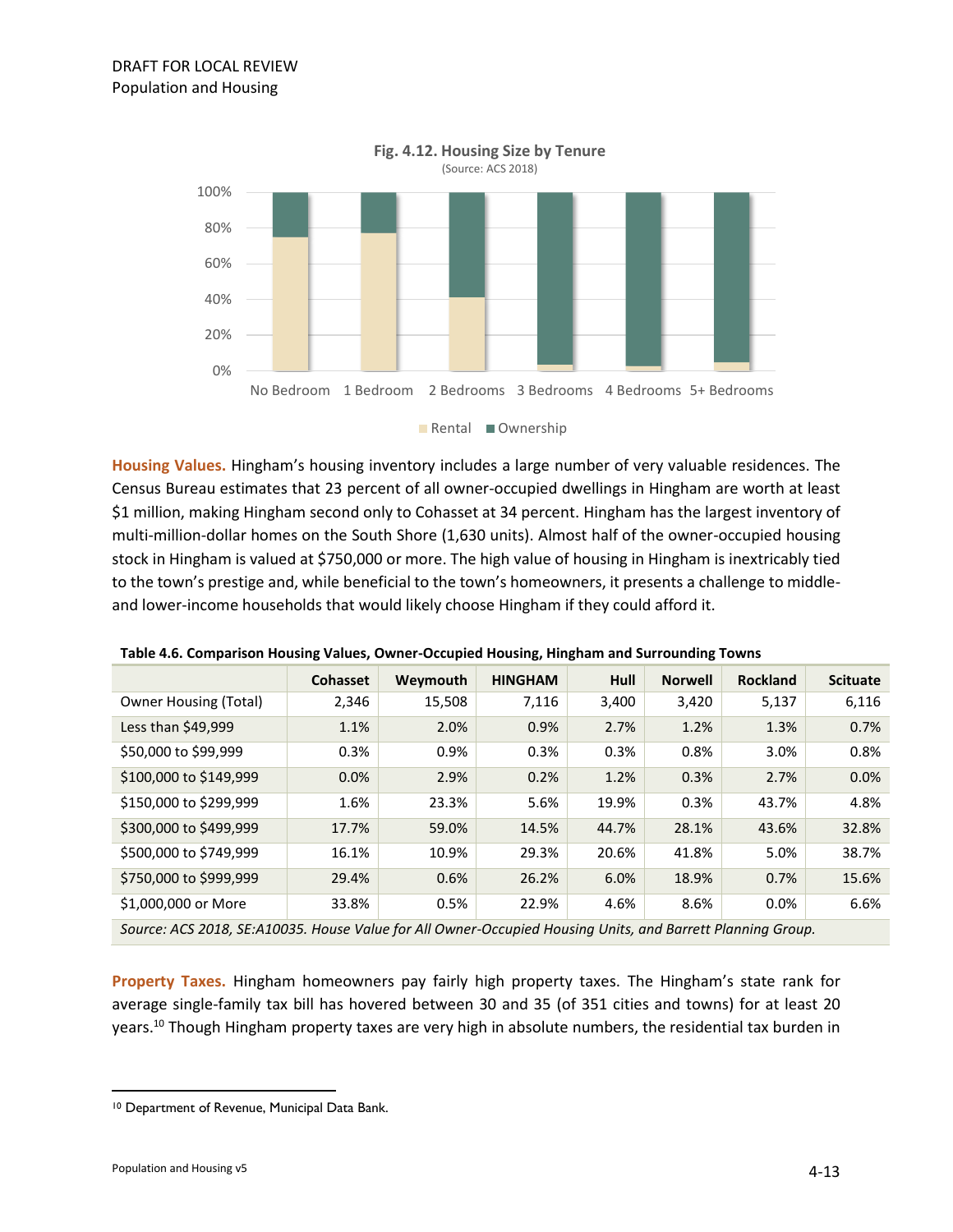Hingham is fairly typical of affluent suburbs in Eastern Massachusetts. The average tax bill as a percentage of family income in Hingham is just above the midpoint for the South Shore.

**Building Permits.** Building permits are filed by owners or builders when they initiate any type of major construction or demolition on a piece of land in Hingham. Permits for activities such as new construction, renovations, and demolitions are useful indicators of housing demand and conditions in the housing market. Based on available building permit data, over the past four years Hingham experienced an uptick in building permit activity. According to data provided by the Town, Hingham issued new construction permits for 923 new units (mainly for condominium units) between 2010 and October 2019. The overwhelming majority of these new units are in larger multi-unit developments: Avalon at Shipyard, Broadstone Bare Cove, Linden Ponds, and Brio, a market-rate condominium development at the Shipyard.

Just over 20 percent of the building permit activity in Hingham over the past decade has involved construction of new single-family dwellings. These are "net new" units, however, not including tear-down projects. Data from the Town indicate that since 2010, Hingham has issued demolition/rebuild permits for 127 homes. Many of these are reflected in Table 4.5, where the average lot area for single-family dwellings actually declines after 2010. This is mainly due to units that replaced dwellings on older, substandard lots.

**Housing Market.** Hingham is a buy-up suburb that attracts affluent homebuyers, mainly families. Since 2010, the median single-family sale price has increased 27 percent and the median condo price, 35 percent. For the past three years, the median sale price in Hingham has hovered around \$800,000, as indicated in Fig 4.13. Hingham has seen a considerable amount of housing turnover, too. Considering just single-family homes, over 2,800 have changed hands since 2010, and when all types of units are included, 36 percent of all households in Hingham moved into their current residence since 2010. Much of this is due to the expansion of rental housing in Hingham, but the single-family home sales capture homeownership activity.



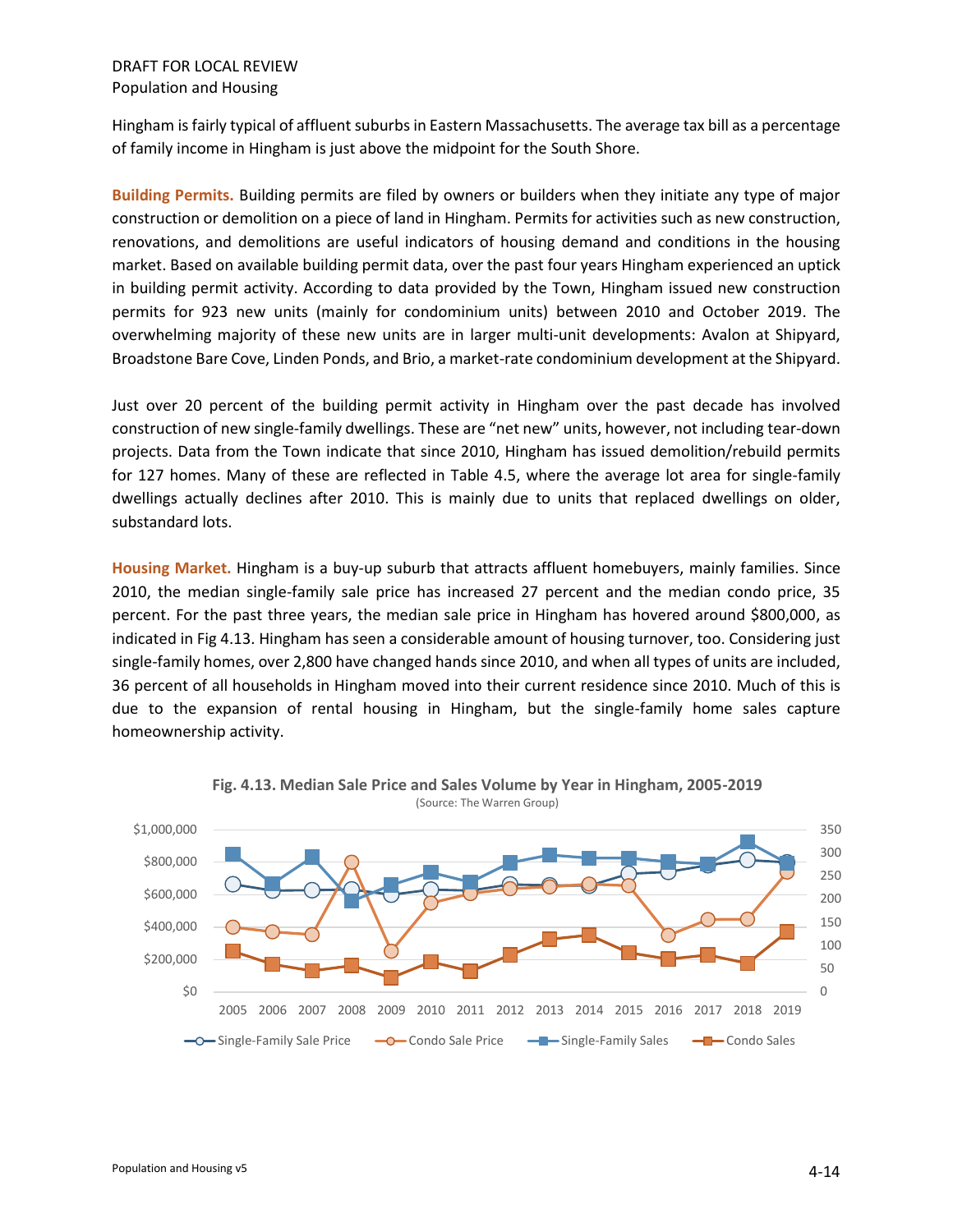#### **HOUSING AFFORDABILITY & OTHER NEEDS**

In Massachusetts, all communities are supposed to have housing that is affordable to low-income households and remains affordable to them even when home values appreciate under robust market conditions. Another type of affordability - generally older, moderately priced dwellings without deed restrictions, and which lack the features and amenities of new, high-end homes - can help to meet housing needs, too, but only if the market allows. There are other differences, too. For example, any household regardless of income - may purchase or rent an unrestricted affordable unit, but only a low- or moderateincome household qualifies to purchase or rent a deed restricted unit. Both types of affordable housing meet a variety of housing needs and both are important. The difference is that the market determines the price of unrestricted affordable units while a legally enforceable deed restriction determines the price of restricted units. Furthermore, unrestricted units that may have offered a pathway to owning a home in the past have been a key target of teardown/rebuild projects, as can be seen in Hingham.

The affordable housing law is commonly called Chapter 40B, but it is actually the Commonwealth's regional planning law, which the legislature enacted in 1964. The four short sections that address affordable housing were added in 1969, following passage of the Federal Fair Housing Act (FFHA) 18 months earlier. They are called "Chapter 40B" in this master plan to be consistent with affordable housing nomenclature in Massachusetts. Nevertheless, remembering the regional planning umbrella for affordable housing helps to explain the premise of the law. Chapter 40B's over-arching purpose is to provide for a regionally fair distribution of affordable housing for people with low or moderate incomes, thereby increasing opportunities for racial and ethnic minorities to live where they choose.

Affordable units created under Chapter 40B remain affordable over time because a deed restriction limits resale prices and rents for many years, if not in perpetuity. The law establishes a statewide goal that at least 10 percent of the housing units in every city and town will be deed-restricted affordable housing. The official roster of affordable units is the Chapter 40B Subsidized Housing Inventory (SHI), which is somewhat of a misnomer because today, most mixed-income housing developments have no public funding. The 10 percent minimum represents each community's "regional fair share" of low- or moderateincome housing. It is not a measure of housing needs.

For eligible affordable or mixed-income developments, Chapter 40B gives the Zoning Board of Appeals (ZBA) authority to grant a single comprehensive permit that encompasses all local permitting requirements. Under Chapter 40B, the ZBA can waive local requirements and approve, conditionally approve, or deny a comprehensive permit, but in communities that do not meet the 10 percent minimum, developers may appeal to the state Housing Appeals Committee (HAC). During its deliberations, the ZBA must balance the regional need for affordable housing against valid local concerns such as public health and safety, environmental resources, traffic, or design. In towns that fall below 10 percent, Chapter 40B tips the balance in favor of housing needs.

Hingham currently exceeds the 10 percent minimum, and local officials believe the Town will remain over 10 percent through the next decade. This is largely because under a state policy that has been in place since the early 1990s, all of the apartments in a mixed-income rental development "count" on the SHI. As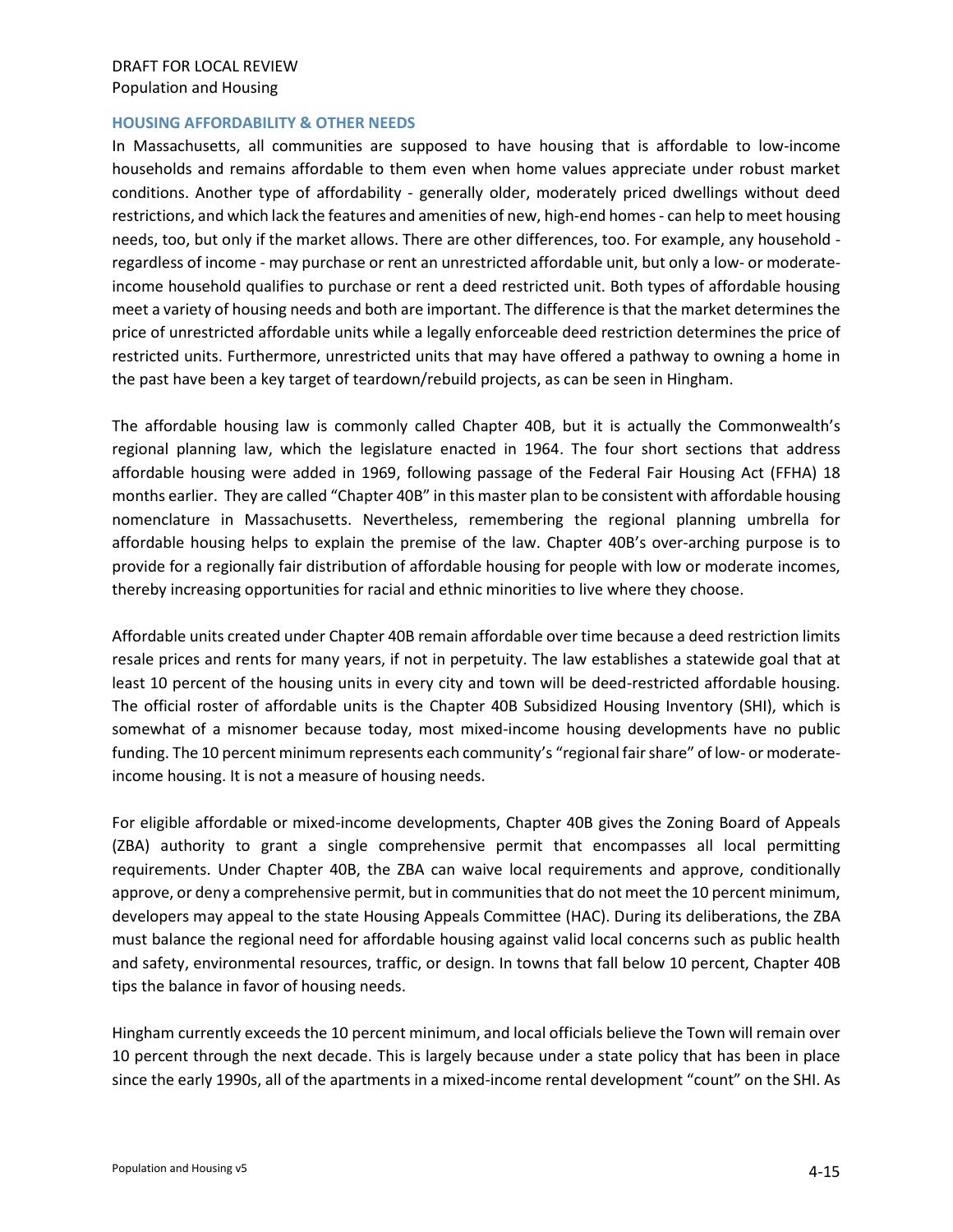a result, even though 75 percent of the apartments in the Avalon and Alliance Residential developments are actually high-end rental units, they count, along with the 25 percent affordable units, on the SHI.

| <b>Project Name</b>                          | <b>SHI Units</b> | <b>Project Type</b> | <b>Project Type</b>      | <b>Affordability</b><br><b>Expiration Date</b> |
|----------------------------------------------|------------------|---------------------|--------------------------|------------------------------------------------|
| Hingham Housing Authority                    |                  |                     |                          |                                                |
| <b>Thaxter Street</b>                        | 58               | Rental              | Elderly; disability      | Perpetuity                                     |
| <b>30 Thaxter Street</b>                     | 26               | Rental              | Elderly; disability      | Perpetuity                                     |
| 100 Beal Street                              | 14               | Rental              | Elderly; disability      | Perpetuity                                     |
| <b>30 Thaxter Street</b>                     | 8                | Rental              | Individual/family        | Perpetuity                                     |
| <b>Whiting Lane</b>                          | 6                | Homeownership       | Individual/family        | 2042                                           |
| Lincoln School                               | 60               | Rental              | Age-restricted           | 2030                                           |
| <b>Brewer Meadows</b>                        | 21               | Rental              | Individual/family        | Perpetuity                                     |
| Lincoln Hill                                 | 4                | Homeownership       | Individual/family        | Perpetuity                                     |
| <b>DDS Group Homes</b>                       | 10               | Rental              | Adults with disabilities | N/A                                            |
| Linden Ponds                                 | 272              | Rental              | Age-restricted           | Perpetuity                                     |
| <b>Central Street</b>                        | $\mathbf{1}$     | Ownership           | Individual/family        | Perpetuity                                     |
| <b>Ridgewood Crossing</b>                    | 3                | Ownership           | Age-restricted           | Perpetuity                                     |
| Avalon at Hingham Shipyard                   | 91               | Rental              | Individual/family        | Perpetuity                                     |
| <b>Back River Condominiums</b>               | 5                | Ownership           | Individual/family        | Perpetuity                                     |
| Derby Brook                                  | 5                | Ownership           | Individual/family        | Perpetuity                                     |
| 80 Beal Street                               | $\overline{2}$   | Ownership           | Individual/family        | Perpetuity                                     |
| Damon Farm                                   | $\mathbf{1}$     | Ownership           | Individual/family        | Perpetuity                                     |
| Avalon Hingham Shipyard II                   | 190              | Rental              | Individual/family        | Perpetuity                                     |
| <b>Beal's Cove Village</b>                   | $\mathbf{1}$     | Ownership           | Individual/family        | Perpetuity                                     |
| Fort Hill (Commander Paul<br>Anderson House) | 6                | Rental              | Veterans                 | 2062                                           |
| Weathervane at Chestnut<br>Gardens           | $\mathbf{1}$     | Ownership           | Individual/family        | Perpetuity                                     |
| <b>Broadstone Bare Cove</b>                  | 220              | Rental              | Individual/family        | Perpetuity                                     |
| Total                                        | 1,005            |                     |                          |                                                |

**Table 4.7. Hingham Subsidized Housing Inventory**

**Local Capacity.** While most of the housing on Hingham's SHI came about through initiatives from the private market, some of the activity reflected in Table 4.7 is attributable to the town's own local capacity and commitment. In addition to the Board of Appeals, the main participants have included the Hingham Housing Authority, Hingham Affordable Housing Trust, and Community Preservation Committee (CPC), all of which have played a role – albeit differently – in providing affordable housing opportunities in Hingham. In addition, Hingham has provided professional staff support to affordable housing planning and implementation, a step many Massachusetts suburbs have yet to take.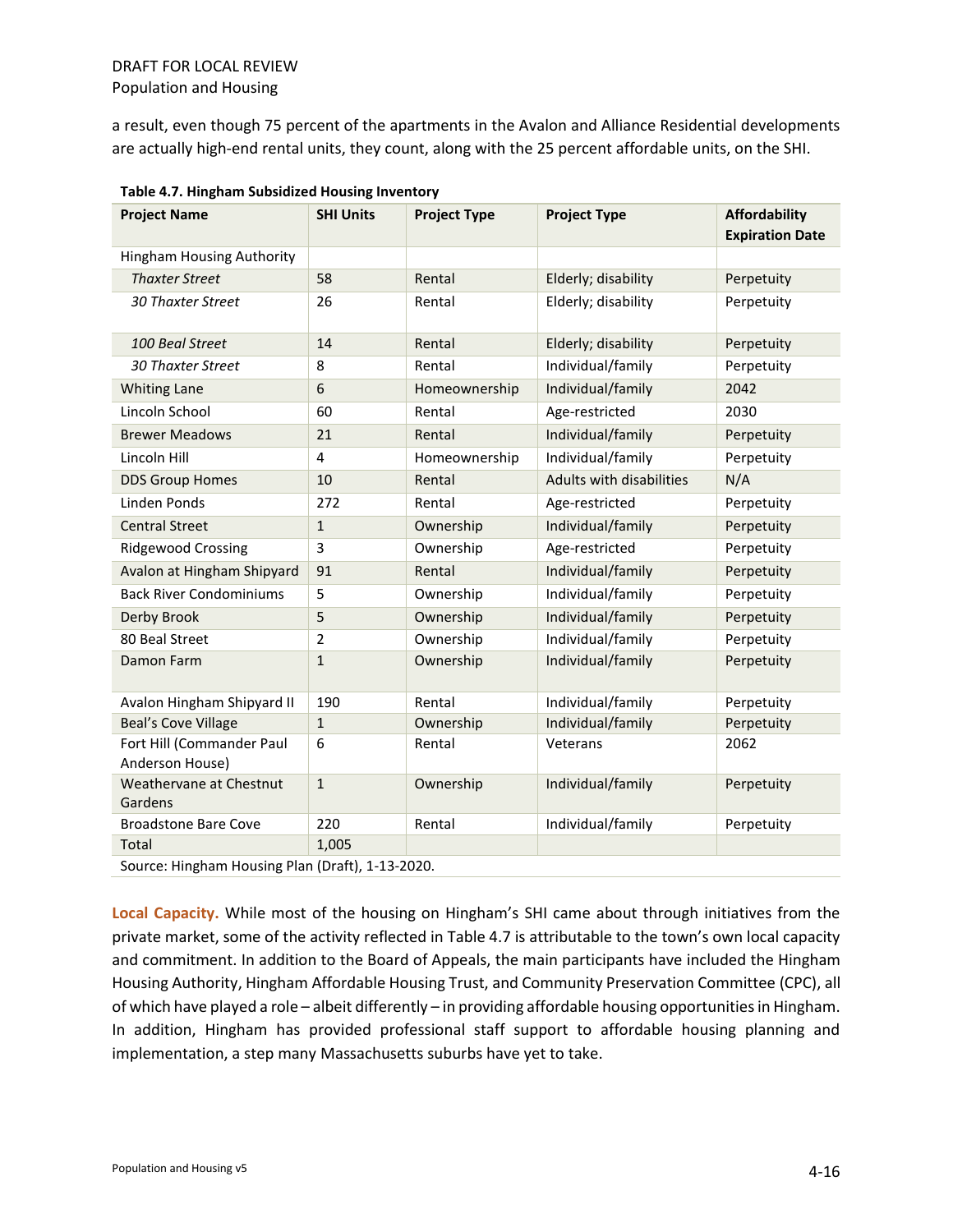The Hingham Housing Authority, the oldest of these groups, has existed for almost 50 years, and it owns 106 public housing units (Table 4.7). Hingham was among the first towns in Massachusetts to adopt the Community Preservation Act (CPA) in 2001, and the CPC has provided financial support that made some of the units on the SHI feasible. Hingham's CPC includes nine members, with one from each of the Planning Board, Historic Commission, Conservation Commission, Recreation Commission, Housing Authority, and Board of Selectmen, along with three appointed "at large" members. According to the Town, the CPC has committed over \$2 million to affordable housing initiatives since 2003.

In 2007, Town Meeting established the Hingham Affordable Housing Trust, the group that has sponsored recent production of affordable housing and worked on updating Hingham's Housing Plan. The state law that empowers communities to establish a housing trust defines the trust's authority, including its use of funds and its ability to acquire, hold, develop, and sell real property for affordable housing purposes.

In some communities, local capacity to create affordable housing also involves regulatory techniques, i.e., zoning that encourages or requires affordable housing in residential or mixed-use developments. Hingham has two provisions in its Zoning Bylaw that address affordable housing: Flexible Residential Development (Section IV-D) and Residential Multi-Unit Development (Section IV-E). However, there is no comprehensive **inclusionary zoning** policy in Hingham and in order to create one that works, the Town would need to be open to effective density incentives and other cost-offsets, and be open to allowing sensitive renovations and conversions of older buildings for reuse as multiple-unit dwellings.

**Housing Needs and Housing Demand.** One measure of housing needs is the shortfall of Chapter 40B units. However, Chapter 40B developments usually respond to the strength of a regional housing market, so comprehensive permits do not always address the affordable housing needs of a community or region. Furthermore, low-and moderate-income households make up a significantly larger percentage of all households than 10 percent. This can be seen in Hingham, where just under 30 percent of the town's households have incomes that would qualify for a moderate-income Chapter 40B unit. Understanding housing needs requires a more nuanced approach than can be gleaned from a community's Chapter 40B "gap." It involves an assessment of needs and barriers that exist within individual communities and the region of which they are part.

A disparity between growth in housing prices and household incomes contributes to a housing affordability problem known as housing cost burden. The U.S. Department of Housing and Urban Development (HUD) defines **housing cost burden** as the condition in which low- or moderate-income households spend more than 30 percent of their monthly gross income on housing. When they spend more than half their income on housing, they are said to have a severe housing cost burden. Housing cost burden – not Chapter 40B – is the key indicator of affordable housing need in cities and towns. According to a database the Census Bureau prepares for the U.S. Department of Housing and Urban Development (HUD), 70 percent of Hingham's lower-income households qualify as "housing cost burdened." Housing cost statistics in Hingham are skewed by Linden Ponds, where residents can live even if they have limited incomes because the cost of entry is typically covered by a large up-front charge (e.g., from the sale of their home). Still, even setting aside Linden Ponds, housing cost burden affects anywhere from 20 percent to 60 percent of the renters in some federal census tracts.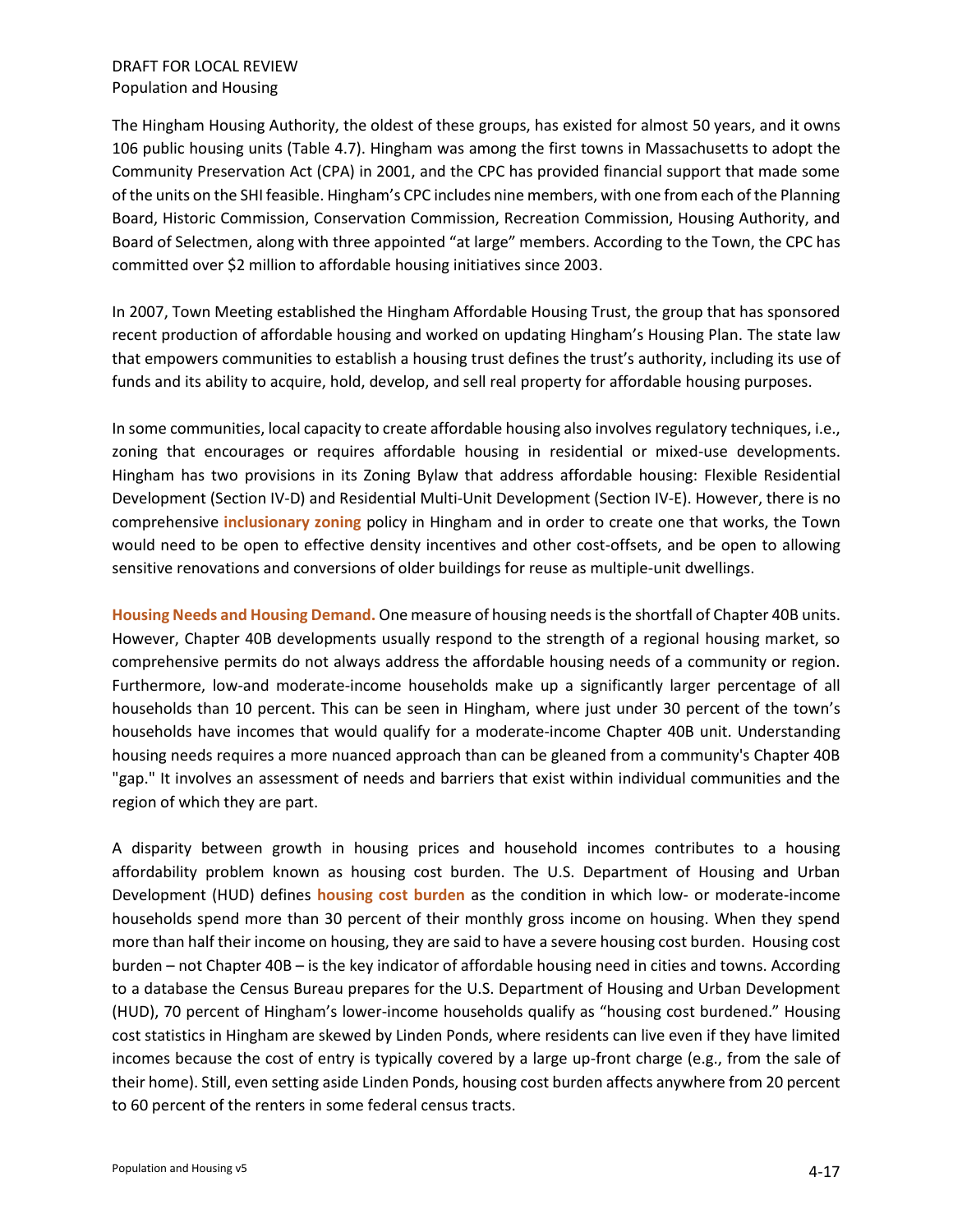Housing needs are not limited to low- or moderate-income people, but often, other needs overlap with economic need. Accessible homes for people with disabilities, small housing units for older people who do not want the maintenance responsibilities of a single-family home, and a base of modestly priced apartments for young citizens entering the workforce are common needs throughout Massachusetts. Hingham's draft Housing Plan identifies several needs and not all are tied to household income, notably an increase in units for older adults and people with special needs. Household preferences are changing, too, as not everyone perceives the "American Dream" in terms of single-family ownership. The fact that Hingham has attracted so much interest in rental development, including potential plans for more housing in South Hingham, is not an isolated interest expressed by some developers. Rather, it is a response to market interest and market demand. There is considerable pressure and unmet demand in the South Shore/Route 3 multifamily market, where the vacancy rate is currently lower than that of the Boston region as a whole, vacancies are down, and rents continue to trend upward.

## **Issues & Opportunities**

Hingham has to make some fundamental decisions about its housing future. There is clearly disagreement about how far the Town should go (if at all) to create and preserve for affordable housing, and where the balance of responsibility lies between government and the private sector. Hingham has a limited mix of housing, perhaps more of a mix than some people realize, but whether the Town should provide for or actually encourage a broader variety of housing types is unclear. Some say the Town should do more to anticipate and address long-term needs such as housing that enables older adults to age in their community, yet aging in community involves much more than creating dwelling units with barrier-free entrances, kitchens, and bathrooms. The conversation about housing in any community, including Hingham, is inextricably linked to stated planning goals such as population diversity – however the Town wishes to define that term – and to accommodating and adapting to social change.

Potential issues:

- What is the responsibility (if any) of local government to provide for fair and affordable housing?
- What does "a balance of local housing opportunities for all citizens" mean to Hingham, and what policies can or should Hingham embrace?
- There seems to be some understanding even if people disagree about policy that Hingham has lost to demolition older homes that once provided an affordable avenue to homeownership in the community. Protecting historic properties is one reason to impose demolition delay, but sometimes houses that may not seem "historic" play an essential role in defining the character of mid-century neighborhoods. Are there options the Town would consider to save some of these homes, or should the market determine their future?
- What is the cost of "doing nothing"?

Potential opportunities include:

• Multifamily, mixed residential, and mixed-use housing in South Hingham – whether to provide more types of housing options or in support of long-term economic development interests;